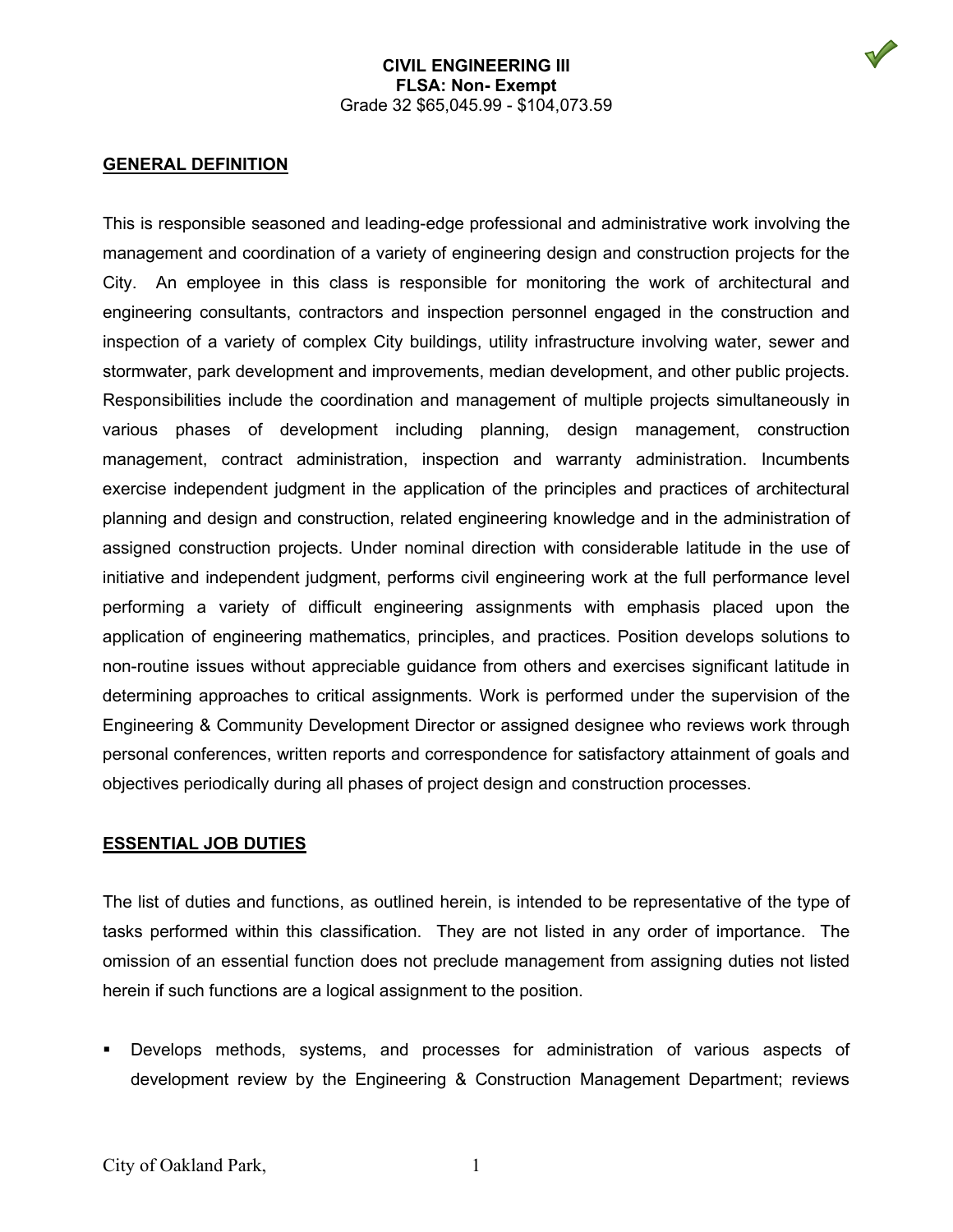development projects for compliance with all applicable City Codes with respect to engineering issues.

- Creates reports that identify the status of development projects for presentation to various groups; develops all agenda items necessary for the administration of Development projects.
- Inspects the construction of public and private development improvements for adherence to City Codes and regulations; coordinates and ensures appropriate permitting by outside agencies for all public and private development projects as required.
- Develops advanced drawings and notes to be included in all construction projects; ensures that the building permit process is adhered to.
- Reviews all plats for conformity with all codes and regulations and ensures recording of all right of way and easement documents with the County.
- Conducts field and office studies to acquire information for detailed drawings, plans, and designs for the construction, alteration, and maintenance of public works infrastructure.
- **Investigates the engineering feasibility and cost of proposed projects; prepares estimates of** the cost and quantity of materials and equipment as well as labor costs; prepares specifications and contract documents.
- Makes engineering calculations necessary to complete designs, specifications, cost and materials estimates, and other engineering features; determines the most practical, economic and feasible materials required to complete specific projects; acquires permits from all applicable agencies where required.
- Inspects construction, alteration or maintenance projects for conformance to plans and specifications as part of the completion of design projects; interprets plans and specifications to the contractor; gathers data for the preparation of cost estimates; computes work progress for partial payments to contractors; confers with design engineers, consultants and contractors on design changes to resolve field problems; recommends design changes to supervisor.
- Reviews plans and specifications prepared by consulting architects and engineers to determine accuracy and completeness of plans and for compliance with sound engineering practices; confer with architects and engineers in explaining and interpreting design, and contract requirements; reviews and recommends a change of orders for additions to or deletions from approved drawings and specifications.
- Coordinates bid advertisements to include preparing and distributing plans and specifications, holding pre-bid and pre-construction conferences, evaluating bids, and preparing agenda items for the award of contracts.

City of Oakland Park, 2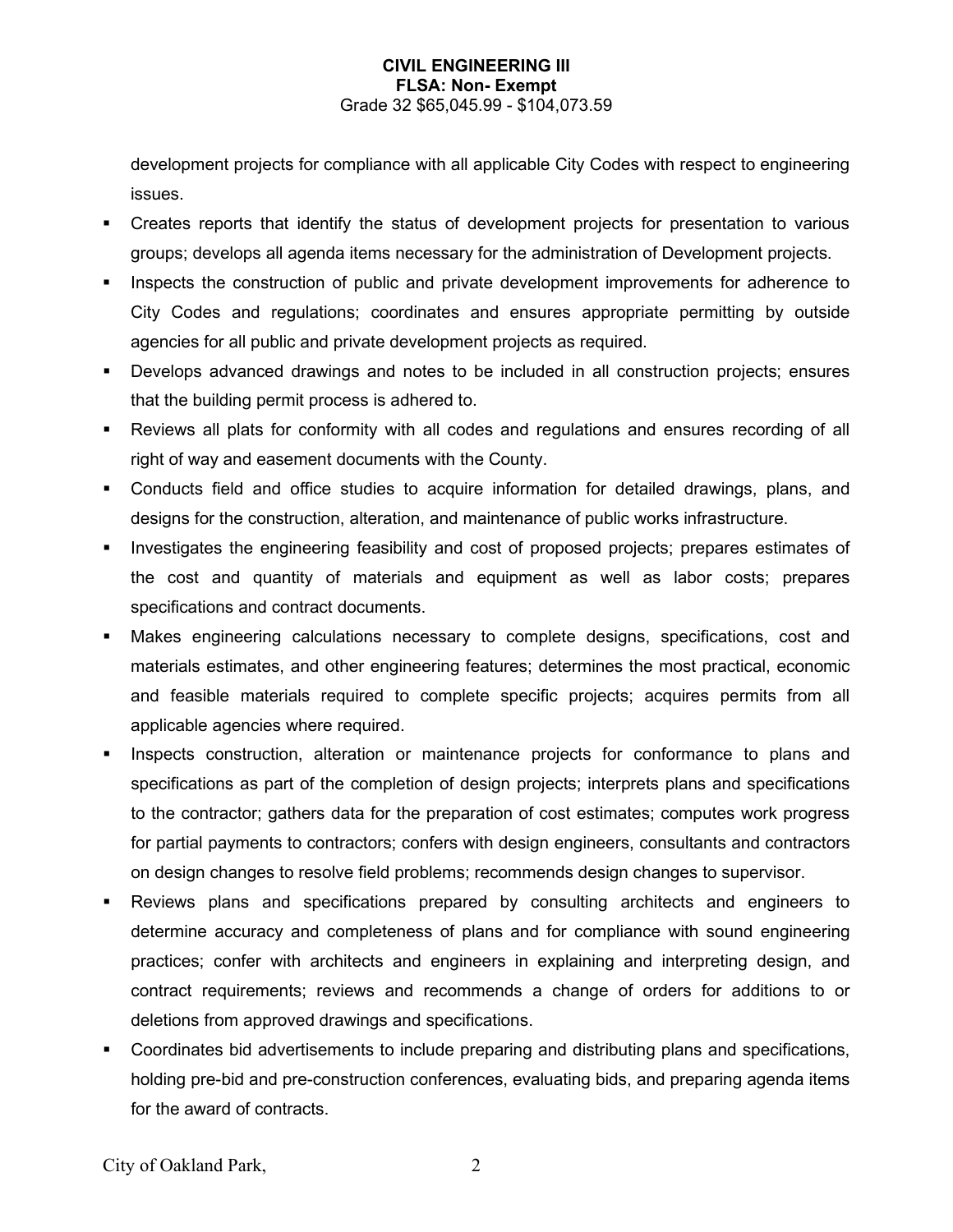- **Receives, reviews and/or submits various records and reports including engineering plans and** specifications, technical reports, bonds, insurance documents, soils reports, utility tests, permits and applications, purchase requisitions, performance appraisals, correspondence, progress, punch-list items, etc.
- Manages multiple projects in various phases of development including planning, design, building a start-up, construction management, inspection and warranty administration including recommendations for approval/disapproval of pay requests, change orders, etc.
- Maintains comprehensive project documentation; schedules and conducts meetings with consultants, contractors, and sub-contractors.
- Oversees the preparation of a variety of correspondence to contractors, consulting engineers and architects, governmental agencies and organizations, and others regarding the interpretation of specifications, policy determination, approval of materials and equipment, and workmanship standards.
- Receives, reviews, prepares and/or submits various records and reports including purchase requisitions, budget documents, activity, and technical reports, invoices, correspondence, grant applications, graphs, and charts, etc.
- Interacts and communicates with various groups and individuals such as Public Works personnel, City department heads and employees, regulatory agencies, community groups, and the public when required.
- Answers complaints by citizens pertaining to damage, inconvenience or nuisance created by construction work.
- Requires regular attendance to scheduled work shifts.

# **KNOWLEDGE, SKILLS & ABILITIES**

- Advanced knowledge of the principles, practices, and methods of engineering, and public works planning, design and construction.
- Advanced knowledge of federal, state and municipal rules, regulations, ordinances, and architectural drawings production techniques, and information management techniques relating to architecture, engineering, public works, and building construction.
- Advanced knowledge of structural design, and air-conditioning, plumbing, and electrical systems.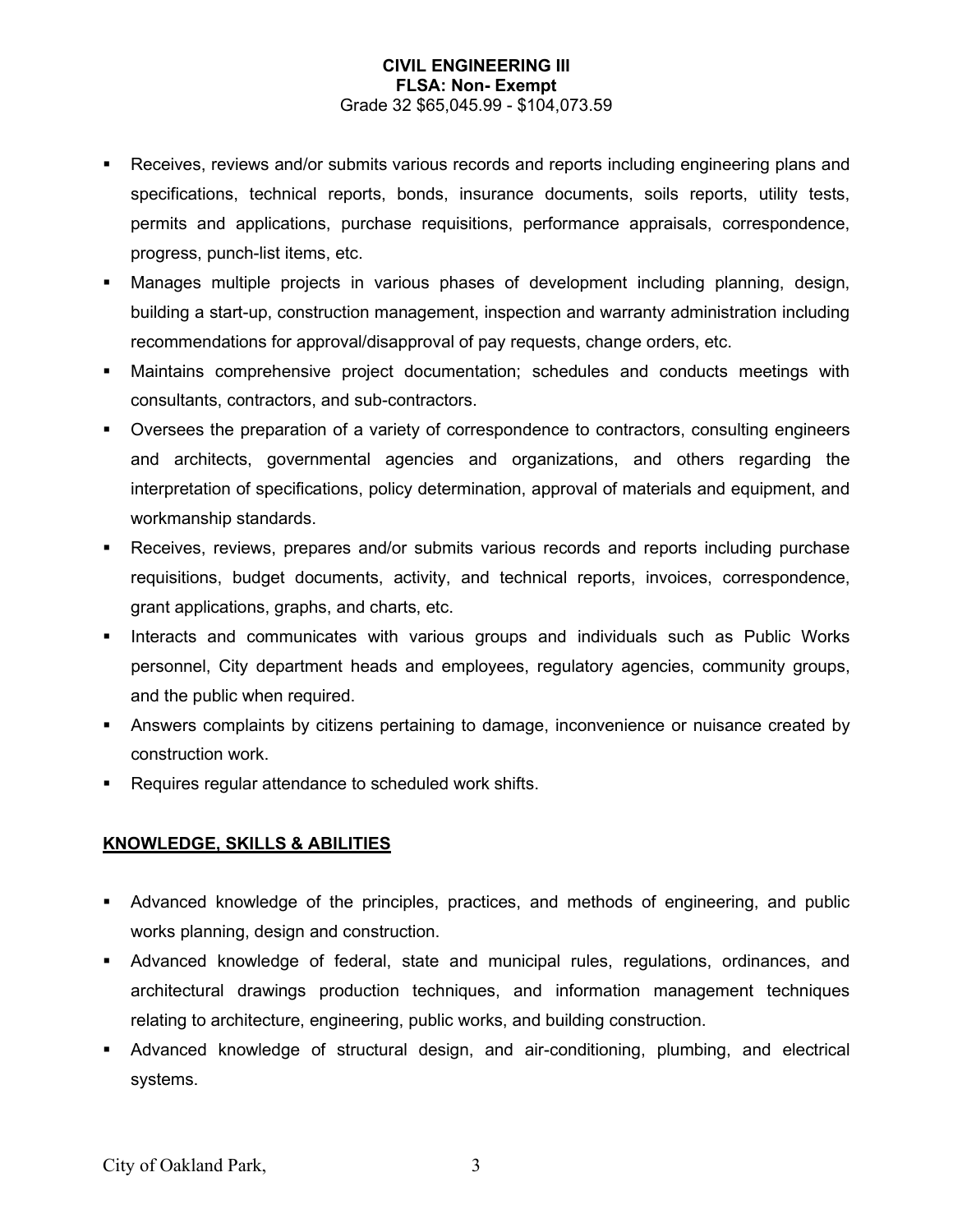- Advanced knowledge of contracts, forms, and procedures relative to building construction activities.
- Advanced knowledge of building materials, methods and construction systems.
- Advanced knowledge of building codes, laws, regulations and design standards.
- Skill in using logic and reasoning to identify the strengths and weaknesses of alternative solutions, conclusions or approaches to problems
- Ability to inspect complex projects under construction for conformance to contract documents.
- Ability to understand complex engineering drawings and specifications related to complex construction projects.
- Ability to review and suggest changes, additions, and corrections in detailed plans and specifications of construction projects.
- Ability to interpret pertinent laws and regulations and enforce compliance with designs and construction schedules.
- Ability to operate a variety of equipment such as calculator, computer, telephone, vehicle, and computer-aided drafting and survey equipment, and two-way radio.
- Ability to establish and maintain effective working relationships with consultants, contractors, supervisors and departmental officials.
- Ability to analyze and define problems, identify alternative solutions, estimate consequences of proposed actions, and implement recommendations in support of goals.
- Ability to analyze bids and make recommendations for award of contract.
- Ability to conduct meetings with consultants, contractors' representatives of user agencies.
- Ability to express ideas clearly and concisely, verbally and in writing.
- Ability to delegate, manage, and supervise effectively.

### **MINIMUM ACCEPTABLE EDUCATION, TRAINING & EXPERIENCE**

Graduation from an accredited college or university with a bachelor's degree in civil engineering and a minimum of seven (7) years of progressively responsible project management. Must be registered as a Professional Engineer in the State of Florida or the ability to transfer from another State. Must have the computer skills necessary to perform key elements of the job. Must possess a valid State of Florida driver's license.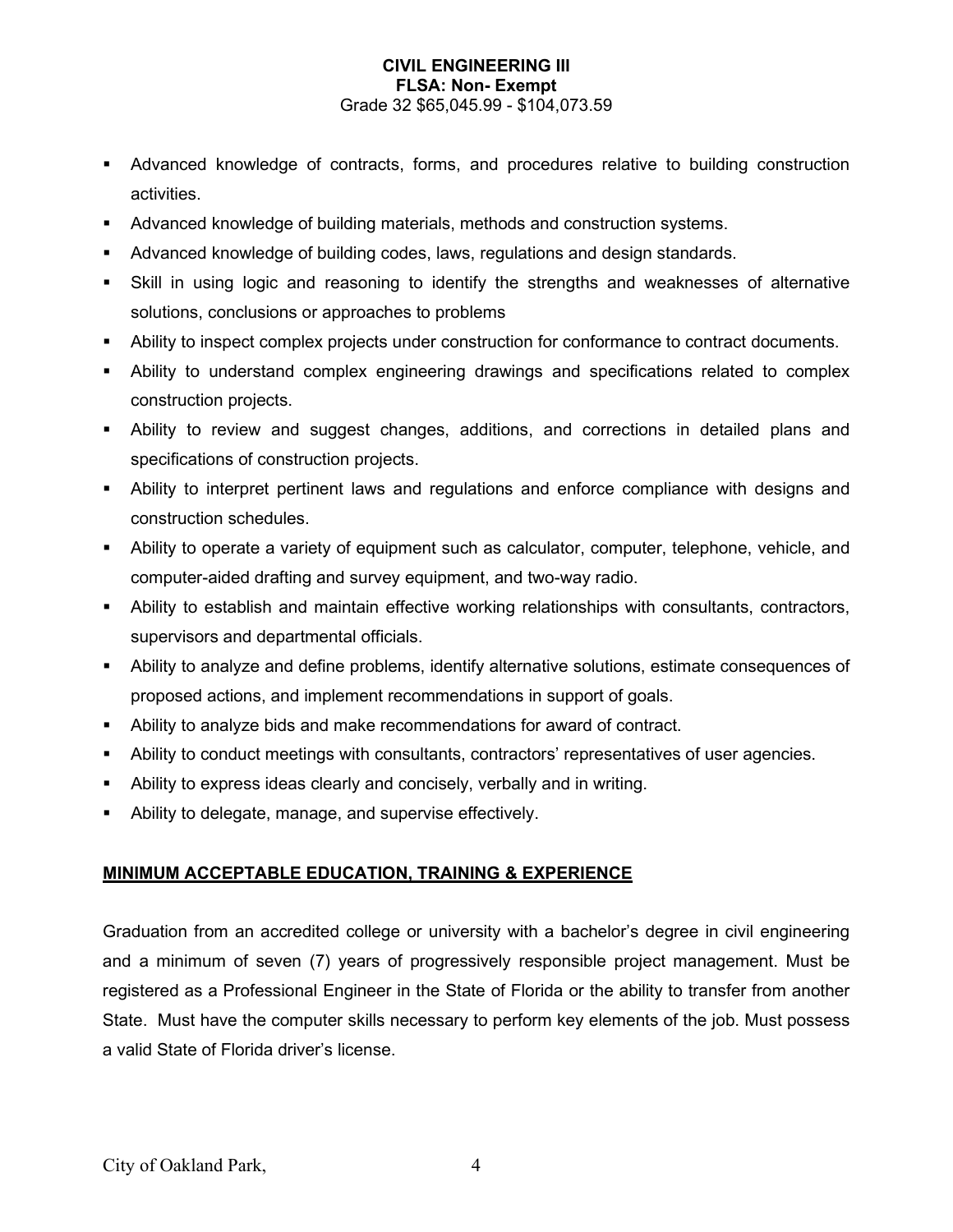### **PREFERRED**

Two (2) years of postgraduate experience in the field of engineering. Experience in land development or stormwater and municipal engineering.

#### **PHYSICAL REQUIREMENTS**

The City of Oakland Park is an Equal Opportunity Employer. In compliance with the Americans with Disabilities Act (42 U.S. C. 12101 et. seq.), the City of Oakland Park will provide reasonable accommodations to qualified individuals with disabilities and encourages both prospective and current employees to discuss potential accommodations with the employer. The physical demands described here are representative of those that must be met by an employee to successfully perform the essential functions of this job.

Tasks involve the ability to exert light physical effort in sedentary to light work, but which may involve some lifting, carrying, pushing and/or pulling of objects and materials of lightweight (5-15 pounds). Tasks may involve extended periods of time at a keyboard or workstation. Work is performed in usual office conditions with rare exposure to disagreeable environmental factors. Some tasks require visual abilities. Some tasks require oral communication ability.

A review of this position has excluded the marginal functions of the position that are incidental to the performance of fundamental job duties. All duties and responsibilities are essential job functions and requirements are subject to possible modifications to reasonably accommodate individuals with disabilities. To perform this job successfully, the incumbent(s) will possess the abilities and aptitudes to perform each duty proficiently. Some requirements may exclude individuals who pose a direct threat of significant risk to the health or safety of themselves or others. Requirements are representative of the minimum level of knowledge, skills, and ability.